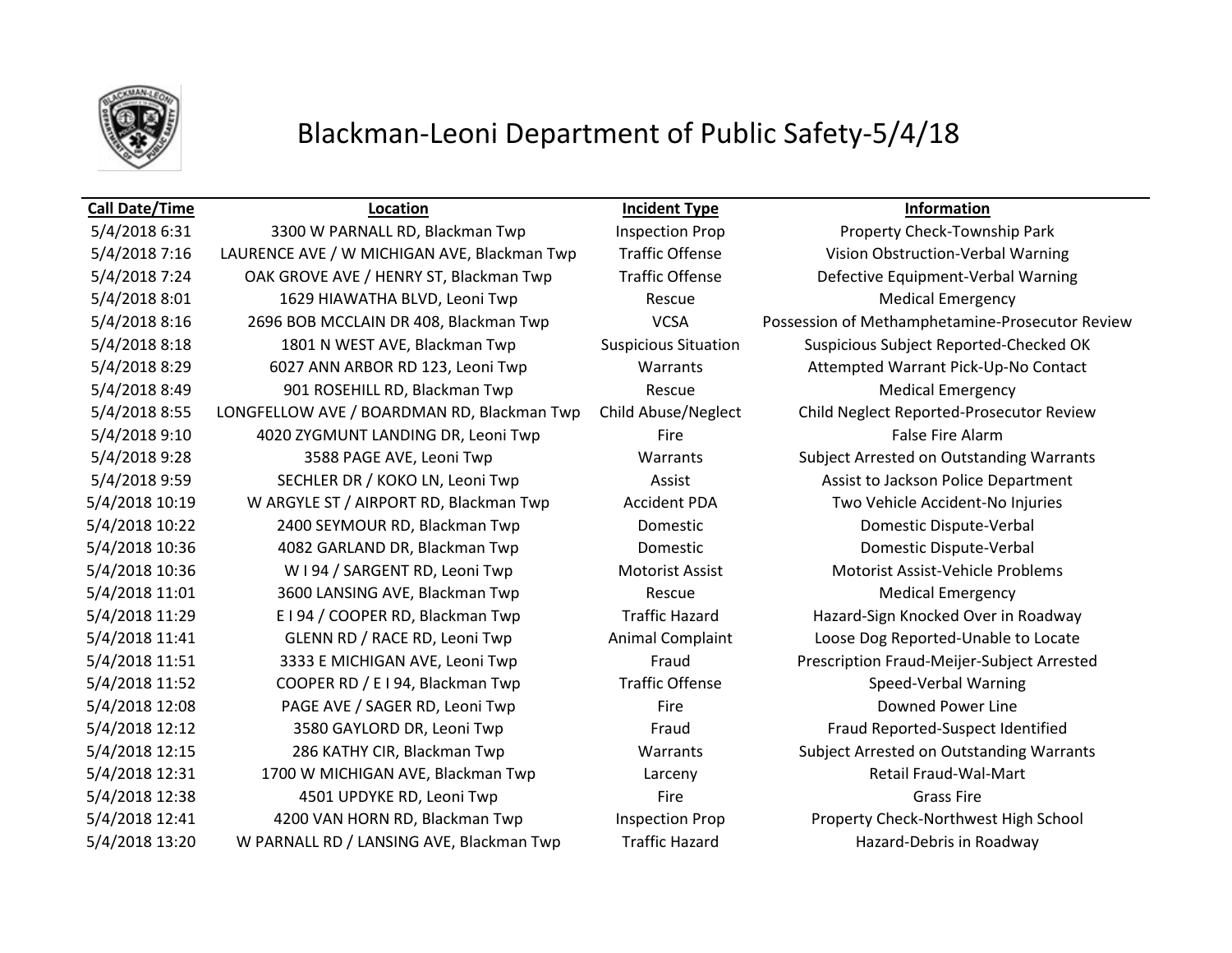

# Blackman-Leoni Department of Public Safety-5/4/18

### **Call Date/Time Location Incident Type Information**

5/4/2018 13:33 1700 W MICHIGAN AVE, Blackman Twp Larceny Retail Fraud-Wal-Mart 5/4/2018 13:35 4340 CLINTON RD, Blackman Twp Alarm Alarm False Burglar Alarm 5/4/2018 13:54 2628 E GANSON ST, Blackman Twp Runaway Juvenile Runaway Reported 5/4/2018 14:03 2696 BOB MCCLAIN DR, Blackman Twp Warrants Subject Arrested on Outstanding Warrants 5/4/2018 14:18 S DETTMAN RD / MATHEWS ST, Leoni Twp Traffic Hazard Hazard-Tree in Roadway 5/4/2018 14:23 **3333 E MICHIGAN AVE, Leoni Twp** Suspicious Situation Suspicious Situation Reported-Meijer 5/4/2018 14:26 1420 GILLETTS LAKE RD, Leoni Twp Alarm Alarm False Burglar Alarm 5/4/2018 14:28 8260 E MICHIGAN AVE, Leoni Twp Peace Officer Welfare Check on Subjects-Checked OK 5/4/2018 14:30 9TH ST / HUGGINS RD, Leoni Twp Suspicious Situation Suspicious Situation Reported 5/4/2018 14:32 3900 MEMORY LN, Leoni Twp Rescue Rescue Medical Emergency 5/4/2018 15:28 3333 E MICHIGAN AVE, Leoni Twp **Accident PPDA** Private Property Accident-Meijer 5/4/2018 15:40 2723 GRANADA DR 3B, Blackman Twp Domestic Domestic Dispute-Verbal 5/4/2018 15:57 SAINES MANOR DR / OUTER DR, Blackman Twp Accident PDA Two Vehicle Accident-No Injuries 5/4/2018 16:07 3473 NORTHLANDS AVE, Blackman Twp Rescue Medical Emergency 5/4/2018 16:39 1700 W MICHIGAN AVE, Blackman Twp Parking Parking Complaint-Wal-Mart 5/4/2018 16:47 139 W I 94, Blackman Twp **Accident PDA** Two Vehicle Accident-No Injuries 5/4/2018 16:47 **204 CARDINAL CRST, Blackman Twp** Rescue Rescue Medical Emergency 5/4/2018 17:34 4300 WELLINGTON, Blackman Twp Domestic Domestic Dispute-Verbal 5/4/2018 17:58 1850 W MICHIGAN AVE, Blackman Twp Disorderly Trouble with Subject Reported 5/4/2018 17:58 1502 COOPER ST, Jackson Assist Assist Assist Assist on Heroin Overdose 5/4/2018 18:34 LANSING AVE / VIRGINIA WAY, Blackman Twp Peace Officer Welfare Check on Subject-Unable to Locate 5/4/2018 19:01 **HOYER RD / FELDMAN CT, Leoni Twp** Traffic Offense Speed-Verbal Warning 5/4/2018 19:24 VAN HORN RD / RIDGE RD, Blackman Twp Peace Officer Welfare Check on Subjects-Checked OK 5/4/2018 19:45 LANSING AVE / ANDREW AVE, Blackman Twp Traffic Offense Speed-Verbal Warning 5/4/2018 19:46 2766 E SOUTH ST, Leoni Twp Domestic Domestic Dispute-Verbal 5/4/2018 20:09 2251 SPRINGPORT RD 276, Blackman Twp Rescue Rescue Medical Emergency 5/4/2018 20:36 E I 94 / AIRPORT RD, Blackman Twp Traffic Offense Red Light-Verbal Warning

5/4/2018 13:33 1996 W PARNALL RD, Blackman Twp Disorderly Disorderly Trouble with Subject Reported